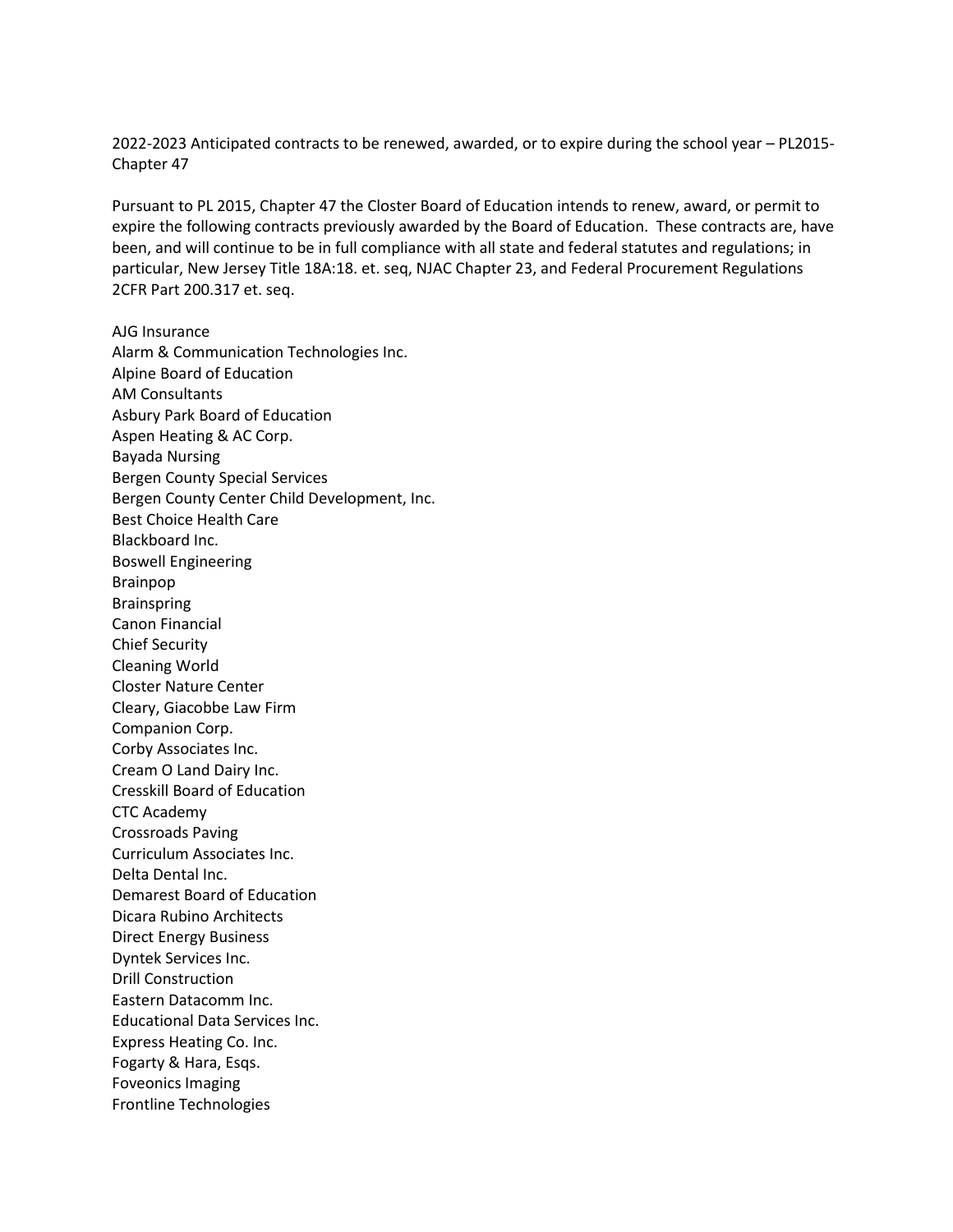PL2015- Chapter 47 June 2022 Page 2 of 3 Harrington Park Board of Education Horizon Healthcare Horizon Healthcare Staffing dba Homecare Therapies IXL Learning JAMF Software LLC Jake Containers Kel Industries Ketler, Norma Treasurer Lerch, Vinci, & Higgins LLP Laumar Roofing Co. Inc. Loving Care Agency Inc. Linkit Lupardi's Nursery Inc. NJ Division of Pensions NJ State Health Benefits New Wave Consultants, Inc. Northeast Bergen County School Board Insurance Group (NESBIG) Northern Valley Regional High School Northern Valley Tech Services Northern Valley Region III Norwood Board of Education Northvale Board of Education Newmark School Oncourse Systems Optimum/Altice Pascack Valley Landscaping Pesh-E-Electric Inc. Sonovo (prev. Phonak) Hearing Systems Pitney Bowes Preferred Home Health Care PSE&G Co. Realtime Information Ricoh USA Ridgewood Registered Nurses Rinaldi's Transportation Co. Inc Nancy Rothenberg, MD Rockland Electric Co. School Webmasters LLC SchoolDude.Com Schoology Sage Day School Starlight Home Care Agency Inc. Success Advertising Suez Water New Jersey